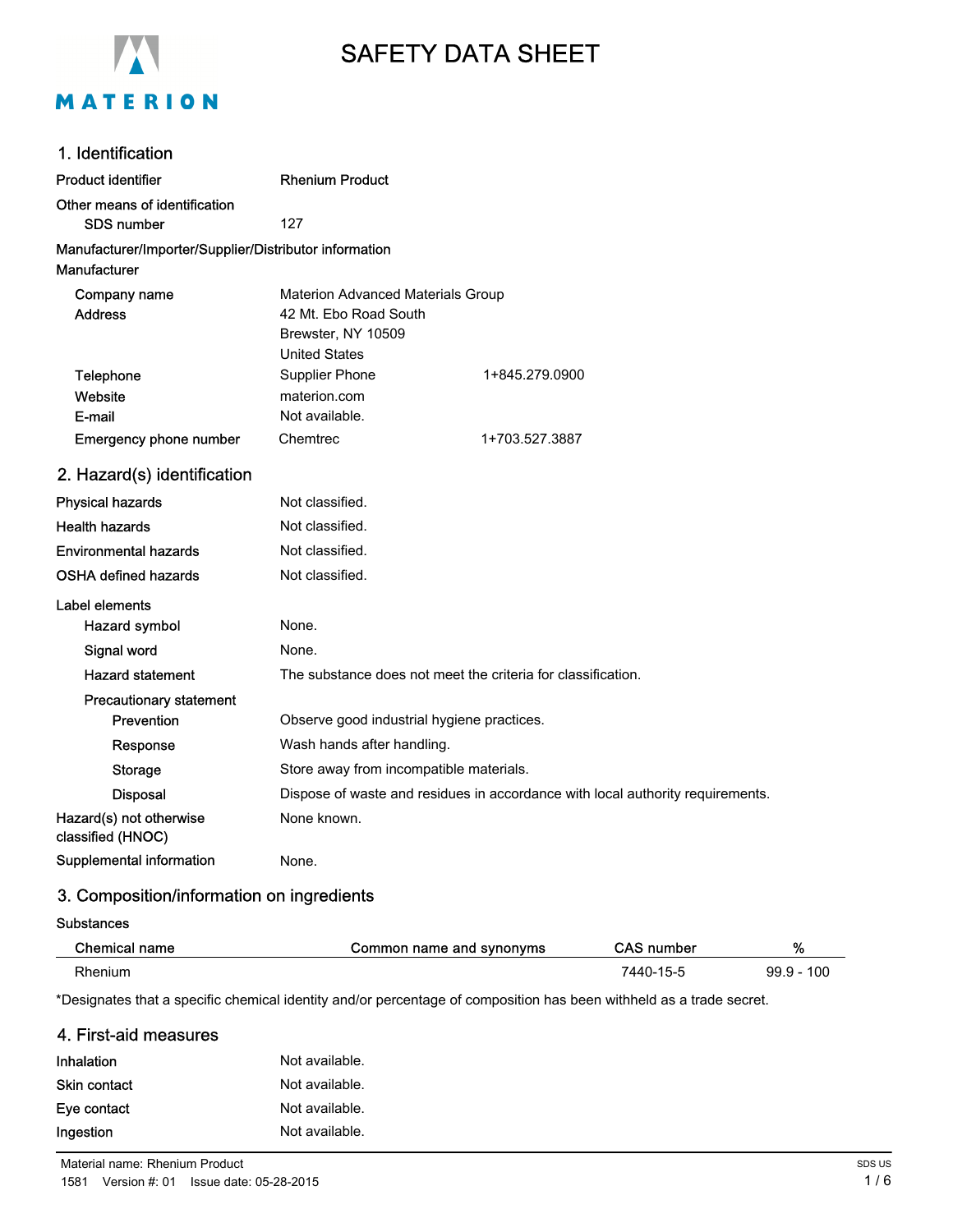| Most important<br>symptoms/effects, acute and<br>delayed                     | Direct contact with eyes may cause temporary irritation.                                                            |
|------------------------------------------------------------------------------|---------------------------------------------------------------------------------------------------------------------|
| Indication of immediate medical<br>attention and special treatment<br>needed | Treat symptomatically.                                                                                              |
| General information                                                          | Ensure that medical personnel are aware of the material(s) involved, and take precautions to<br>protect themselves. |
| 5. Fire-fighting measures                                                    |                                                                                                                     |
| Suitable extinguishing media                                                 | Water fog. Foam. Dry chemical powder. Carbon dioxide (CO2).                                                         |
| Unsuitable extinguishing media                                               | Do not use water jet as an extinguisher, as this will spread the fire.                                              |
| Specific hazards arising from<br>the chemical                                | During fire, gases hazardous to health may be formed.                                                               |
| Special protective equipment<br>and precautions for firefighters             | Self-contained breathing apparatus and full protective clothing must be worn in case of fire.                       |
| Fire fighting<br>equipment/instructions                                      | Use water spray to cool unopened containers.                                                                        |
| Specific methods                                                             | Use standard firefighting procedures and consider the hazards of other involved materials.                          |
| General fire hazards                                                         | No unusual fire or explosion hazards noted.                                                                         |

# 6. Accidental release measures

| Personal precautions, protective<br>equipment and emergency<br>procedures | Keep unnecessary personnel away. For personal protection, see section 8 of the SDS.                                                                                                                  |
|---------------------------------------------------------------------------|------------------------------------------------------------------------------------------------------------------------------------------------------------------------------------------------------|
| Methods and materials for<br>containment and cleaning up                  | Stop the flow of material, if this is without risk. Dike far ahead of spill for later disposal. Following<br>product recovery, flush area with water. For waste disposal, see section 13 of the SDS. |
| <b>Environmental precautions</b>                                          | Avoid discharge into drains, water courses or onto the ground.                                                                                                                                       |
|                                                                           |                                                                                                                                                                                                      |

#### 7. Handling and storage

Precautions for safe handling Not available. Store in original tightly closed container. Store away from incompatible materials (see Section 10 of the SDS). Conditions for safe storage, including any incompatibilities

## 8. Exposure controls/personal protection

| Occupational exposure limits              | No exposure limits noted for ingredient(s).                                                                                  |
|-------------------------------------------|------------------------------------------------------------------------------------------------------------------------------|
| <b>Biological limit values</b>            | No biological exposure limits noted for the ingredient(s).                                                                   |
| Control parameters                        | Follow standard monitoring procedures.                                                                                       |
| Eye/face protection                       | Individual protection measures, such as personal protective equipment<br>Wear safety glasses with side shields (or goggles). |
| <b>Skin protection</b><br>Hand protection | Wear appropriate chemical resistant gloves. Suitable gloves can be recommended by the glove<br>supplier.                     |
| Other                                     | Not available.                                                                                                               |
| Respiratory protection                    | In case of insufficient ventilation, wear suitable respiratory equipment.                                                    |
| <b>Thermal hazards</b>                    | Wear appropriate thermal protective clothing, when necessary.                                                                |
|                                           |                                                                                                                              |

## 9. Physical and chemical properties

| Appearance            |                |  |
|-----------------------|----------------|--|
| <b>Physical state</b> | Solid.         |  |
| Form                  | Solid.         |  |
| Color                 | Not available. |  |

Material name: Rhenium Product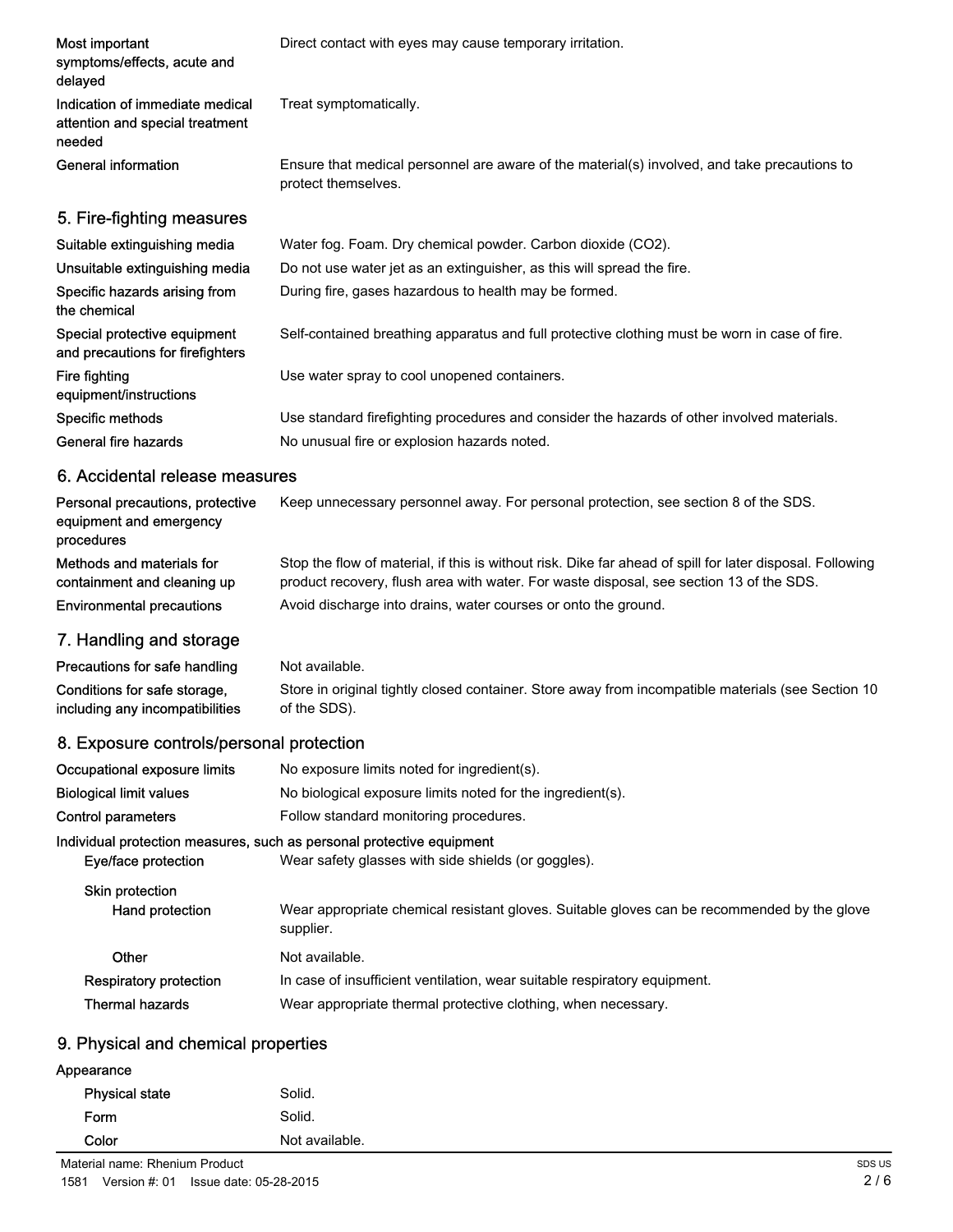| Odor                                              | Not applicable.                                                                               |
|---------------------------------------------------|-----------------------------------------------------------------------------------------------|
| <b>Odor threshold</b>                             | Not available.                                                                                |
| pH                                                | Not available.                                                                                |
| Melting point/freezing point                      | Not available.                                                                                |
| Initial boiling point and boiling<br>range        | Not applicable.                                                                               |
| Flash point                                       | Not available.                                                                                |
| <b>Evaporation rate</b>                           | Not available.                                                                                |
| Flammability (solid, gas)                         | Not available.                                                                                |
| Upper/lower flammability or explosive limits      |                                                                                               |
| <b>Flammability limit - lower</b><br>(%)          | Not available.                                                                                |
| <b>Flammability limit - upper</b><br>(%)          | Not available.                                                                                |
| Explosive limit - lower (%)                       | Not available.                                                                                |
| Explosive limit - upper (%)                       | Not available.                                                                                |
| Vapor pressure                                    | < 0.0000001 kPa at 25 °C                                                                      |
| Vapor density                                     | Not available.                                                                                |
| <b>Relative density</b>                           | Not available.                                                                                |
| Solubility(ies)                                   |                                                                                               |
| Solubility (water)                                | Not available.                                                                                |
| <b>Partition coefficient</b><br>(n-octanol/water) | Not available.                                                                                |
| Auto-ignition temperature                         | Not applicable.                                                                               |
| <b>Decomposition temperature</b>                  | Not available.                                                                                |
| <b>Viscosity</b>                                  | Not available.                                                                                |
| Other information                                 |                                                                                               |
| <b>Explosive properties</b>                       | Not explosive.                                                                                |
| Molecular formula                                 | Re                                                                                            |
| <b>Oxidizing properties</b>                       | Not oxidizing.                                                                                |
| 10. Stability and reactivity                      |                                                                                               |
| Reactivity                                        | The product is stable and non-reactive under normal conditions of use, storage and transport. |
| <b>Chemical stability</b>                         | Not available.                                                                                |
| Possibility of hazardous<br>reactions             | No dangerous reaction known under conditions of normal use.                                   |
| Conditions to avoid                               | Contact with incompatible materials.                                                          |
| Incompatible materials                            | Strong oxidizing agents.                                                                      |
| Hazardous decomposition<br>products               | Not available.                                                                                |
|                                                   |                                                                                               |

# 11. Toxicological information

| Information on likely routes of exposure |                                                          |
|------------------------------------------|----------------------------------------------------------|
| <b>Inhalation</b>                        | No adverse effects due to inhalation are expected.       |
| <b>Skin contact</b>                      | No adverse effects due to skin contact are expected.     |
| Eye contact                              | Direct contact with eyes may cause temporary irritation. |
| Ingestion                                | Expected to be a low ingestion hazard.                   |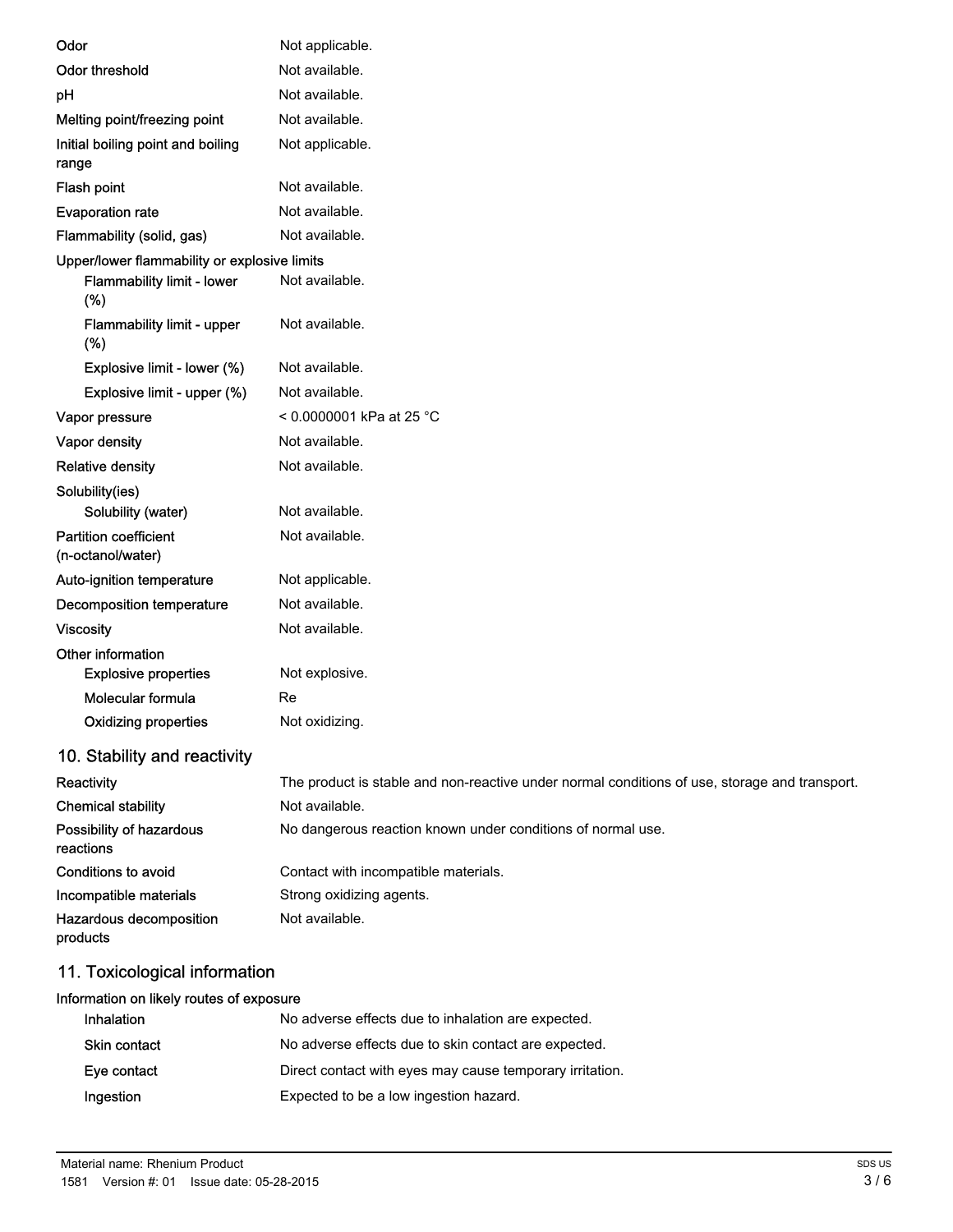| Symptoms related to the                                 | Direct contact with eyes may cause temporary irritation.                                                                                                                                                               |
|---------------------------------------------------------|------------------------------------------------------------------------------------------------------------------------------------------------------------------------------------------------------------------------|
| physical, chemical and<br>toxicological characteristics |                                                                                                                                                                                                                        |
| Information on toxicological effects                    |                                                                                                                                                                                                                        |
| <b>Acute toxicity</b>                                   | Not available.                                                                                                                                                                                                         |
| Skin corrosion/irritation                               | Prolonged skin contact may cause temporary irritation.                                                                                                                                                                 |
| Serious eye damage/eye<br>irritation                    | Direct contact with eyes may cause temporary irritation.                                                                                                                                                               |
| Respiratory or skin sensitization                       |                                                                                                                                                                                                                        |
| <b>Respiratory sensitization</b>                        | Not a respiratory sensitizer.                                                                                                                                                                                          |
| <b>Skin sensitization</b>                               | This product is not expected to cause skin sensitization.                                                                                                                                                              |
| Germ cell mutagenicity                                  | No data available to indicate product or any components present at greater than 0.1% are<br>mutagenic or genotoxic.                                                                                                    |
| Carcinogenicity                                         | This product is not considered to be a carcinogen by IARC, ACGIH, NTP, or OSHA.                                                                                                                                        |
|                                                         | US. OSHA Specifically Regulated Substances (29 CFR 1910.1001-1050)                                                                                                                                                     |
| Not listed.                                             |                                                                                                                                                                                                                        |
| Reproductive toxicity                                   | This product is not expected to cause reproductive or developmental effects.                                                                                                                                           |
| Specific target organ toxicity -<br>single exposure     | Not classified.                                                                                                                                                                                                        |
| Specific target organ toxicity -<br>repeated exposure   | Not classified.                                                                                                                                                                                                        |
| <b>Aspiration hazard</b>                                | Not an aspiration hazard.                                                                                                                                                                                              |
| <b>Further information</b>                              | This product has no known adverse effect on human health.                                                                                                                                                              |
| 12. Ecological information                              |                                                                                                                                                                                                                        |
| Ecotoxicity                                             | The product is not classified as environmentally hazardous. However, this does not exclude the<br>possibility that large or frequent spills can have a harmful or damaging effect on the environment.                  |
| Persistence and degradability                           | No data is available on the degradability of this product.                                                                                                                                                             |
| <b>Bioaccumulative potential</b>                        | No data available.                                                                                                                                                                                                     |
| Mobility in soil                                        | No data available.                                                                                                                                                                                                     |
| Other adverse effects                                   | No other adverse environmental effects (e.g. ozone depletion, photochemical ozone creation<br>potential, endocrine disruption, global warming potential) are expected from this component.                             |
| 13. Disposal considerations                             |                                                                                                                                                                                                                        |
| <b>Disposal instructions</b>                            | Collect and reclaim or dispose in sealed containers at licensed waste disposal site.                                                                                                                                   |
| Local disposal regulations                              | Dispose in accordance with all applicable regulations.                                                                                                                                                                 |
| Hazardous waste code                                    | The waste code should be assigned in discussion between the user, the producer and the waste<br>disposal company.                                                                                                      |
| Waste from residues / unused<br>products                | Dispose of in accordance with local regulations. Empty containers or liners may retain some<br>product residues. This material and its container must be disposed of in a safe manner (see:<br>Disposal instructions). |
| Contaminated packaging                                  | Since emptied containers may retain product residue, follow label warnings even after container is<br>emptied. Empty containers should be taken to an approved waste handling site for recycling or<br>disposal.       |

# 14. Transport information

## DOT

Not regulated as dangerous goods.

### IATA

Not regulated as dangerous goods.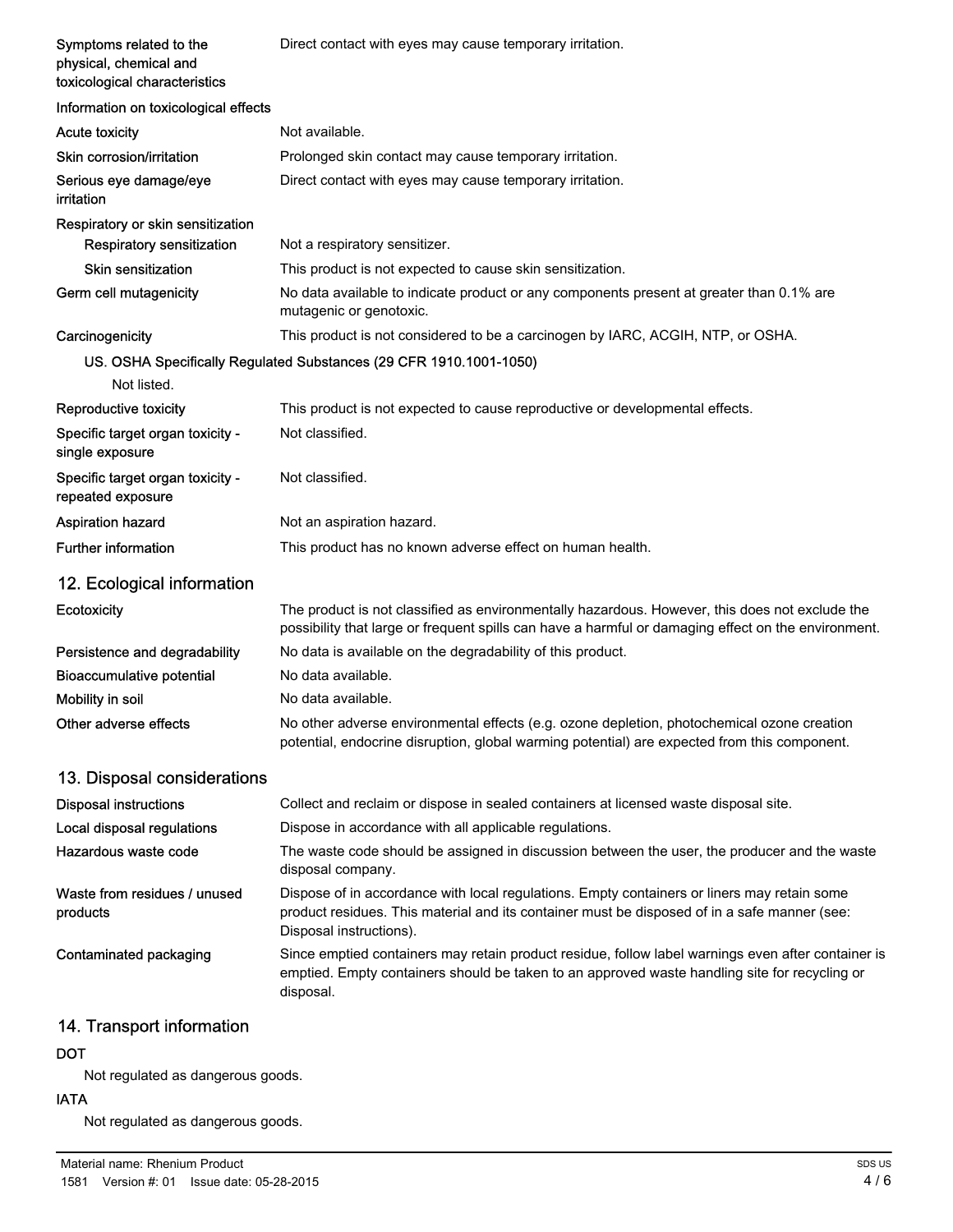#### IMDG

Not regulated as dangerous goods.

### 15. Regulatory information

#### US federal regulations

This product is not known to be a "Hazardous Chemical" as defined by the OSHA Hazard Communication Standard, 29 CFR 1910.1200.

#### TSCA Section 12(b) Export Notification (40 CFR 707, Subpt. D)

Not regulated.

CERCLA Hazardous Substance List (40 CFR 302.4)

Not listed.

#### US. OSHA Specifically Regulated Substances (29 CFR 1910.1001-1050)

Not listed.

#### Superfund Amendments and Reauthorization Act of 1986 (SARA)

| <b>Hazard categories</b> | Immediate Hazard - No  |
|--------------------------|------------------------|
|                          | Delayed Hazard - No    |
|                          | Fire Hazard - No       |
|                          | Pressure Hazard - No   |
|                          | Reactivity Hazard - No |
|                          |                        |

#### SARA 302 Extremely hazardous substance

Not listed.

# SARA 311/312 Hazardous No

#### chemical

SARA 313 (TRI reporting)

Not regulated.

#### Other federal regulations

#### Clean Air Act (CAA) Section 112 Hazardous Air Pollutants (HAPs) List

#### Not regulated.

#### Clean Air Act (CAA) Section 112(r) Accidental Release Prevention (40 CFR 68.130)

Not regulated.

Safe Drinking Water Act Not regulated. (SDWA)

#### US state regulations

US. California Controlled Substances. CA Department of Justice (California Health and Safety Code Section 11100) Not listed.

#### US. Massachusetts RTK - Substance List

Not regulated.

US. New Jersey Worker and Community Right-to-Know Act

Not regulated.

#### US. Pennsylvania RTK - Hazardous Substances

Not regulated.

US. Pennsylvania Worker and Community Right-to-Know Law

Not listed.

#### US. Rhode Island RTK

Not regulated.

#### US. California Proposition 65

California Safe Drinking Water and Toxic Enforcement Act of 1986 (Proposition 65): This material is not known to contain any chemicals currently listed as carcinogens or reproductive toxins.